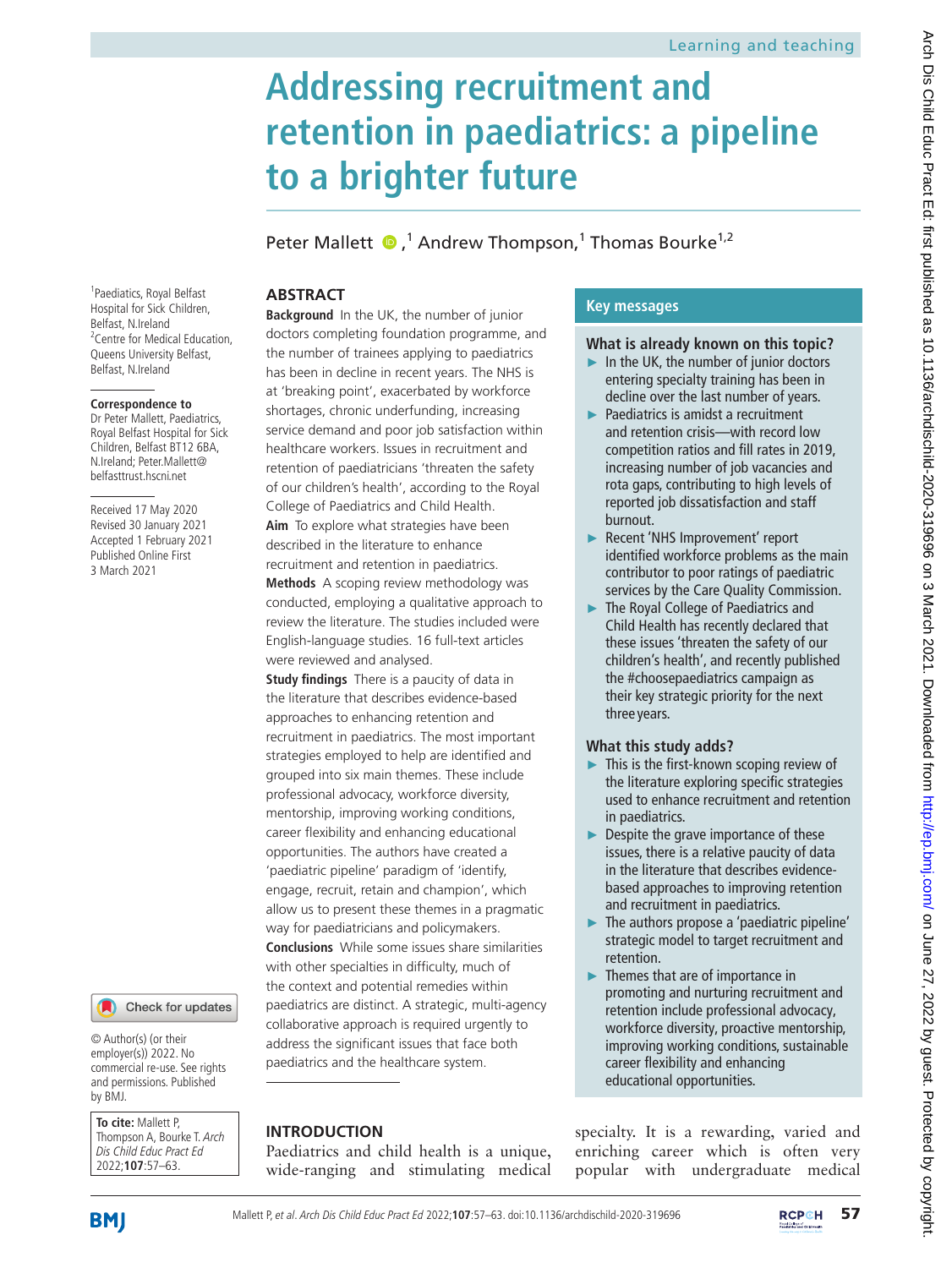

<span id="page-1-0"></span>**Figure 1** Summary of destination of F2 doctors following completion of UK Foundation programme 2010–2018 (Moberly T, Stahl-Timmins W. BMJ 2019;364:I842).

students. This popularity has not translated through to a postgraduate level in the UK, where paediatrics has consistently endured decreasing levels of applicants at specialty recruitment level.<sup>1</sup> There is an urgent need for active strategies to promote the specialty and to encourage retention of the existing workforce.

The National Health Service (NHS) has been described recently as reaching 'breaking point', exacerbated by workforce shortages, chronic under-funding, increasing demand and poor job satisfaction.<sup>[2](#page-5-1)</sup> Reports of burnout, stress leave, job dissatisfaction and prolonged career breaks are commonplace among doctors. The problems seem to start even before university, with evidence of decreasing applications to medical school.<sup>[2](#page-5-1)</sup> This problem continues with fewer applications to foundation programmes and specialty training across all specialties, represented in [figure](#page-1-0)  $1<sup>3</sup>$  $1<sup>3</sup>$  $1<sup>3</sup>$ 

The Royal College of Paediatrics and Child Health (RCPCH) has declared that issues in recruitment and retention of paediatricians 'threaten the safety of our children's health' and announced their new '#choosepaediatrics' campaign as a key strategic priority.<sup>1</sup> A recent NHS report identified workforce problems as the single main contributor to poor perception and ratings of paediatric services by the Care Quality Commission.<sup>[4](#page-6-1)</sup>

A limited number of reviews have been performed in other specialties, including general practice $5-7$  and psychiatry.<sup>[8](#page-6-3)</sup> This study is a scoping review of the literature to identify strategies that have been used to improve recruitment or retention of medical staff in paediatrics.

## **METHODS**

This study followed the five-stage scoping review framework described by Arksey and O'Malley.<sup>[9](#page-6-4)</sup>

<span id="page-1-1"></span>

| Table 1         | Key search terms                                                                        |                                                                |                                                                       |
|-----------------|-----------------------------------------------------------------------------------------|----------------------------------------------------------------|-----------------------------------------------------------------------|
|                 | <b>Main concepts</b>                                                                    |                                                                |                                                                       |
|                 | <b>Profession</b>                                                                       | Career                                                         | Longevity                                                             |
| Search<br>terms | Medicine, Internal<br>Medicine, Paediatrics,<br>Paediatrics, Physicians,<br>Clinicians, | Recruit*, Strateg*,<br>Retention*,<br>Attrition* or<br>Career* | Education,<br>Continuing,<br>Internship,<br>Residency,<br>Development |

The team undertook an iterative process to define an appropriately broad, yet relevant and focused review question. We systematically searched PubMed, MEDLINE and Embase using the key search terms outlined in [table](#page-1-1) 1. A 'title-only' search was performed in Google and Google Scholar using the keywords from MEDLINE. A subject librarian with expertise in medical databases helped design and adapt the search terms for each database.

Following review of the provisional searches, the research team further refined the study inclusion and exclusion criteria [\(table](#page-1-2) 2). Several articles initially found related to trainee opinions on their specific training scheme. This was in the form of surveys, trainee-representative body reports and other documents. We excluded these surveys and questionnaires as they were not relevant to our specific research question. While we acknowledge they are relevant in general and would provide useful information, these papers focus on the reasons for poor recruitment and retention, rather than the strategies employed to enhance these; therefore, we decided to exclude them.

A Preferred Reporting Items for Systematic Reviews and Meta-Analyses (PRISMA) flowchart of the selection process is shown in [figure](#page-2-0) 2. The heterogeneity of data elicited precluded a quantitative analysis. The lead researcher read all the papers in detail, immersing himself in the material. Initial notes were recorded on a recognised framework.<sup>[10](#page-6-5)</sup> The research team analysed the initial comments and identified emergent themes. The lead researcher then reviewed the data and grouped these into six common themes outlined in [table](#page-2-1) 3.

<span id="page-1-2"></span>

| Eligibility criteria for paper selection<br>Table 2                                                                                                                                                    |                                                                                                                                                                                                      |  |  |  |
|--------------------------------------------------------------------------------------------------------------------------------------------------------------------------------------------------------|------------------------------------------------------------------------------------------------------------------------------------------------------------------------------------------------------|--|--|--|
| <b>Inclusion Criteria</b><br>Any type of scholarly output<br>(full-text published work) was<br>included, whether experimental or<br>non-experimental, which described<br>some or all of the following: | Any study which reported<br>strategies to promote staff<br>recruitment and/or retention<br>Paediatric/Pediatric postgraduate<br>training, residency, career<br>English language. Any country.        |  |  |  |
| <b>Exclusion criteria</b>                                                                                                                                                                              | Papers solely related to surveys<br>or questionnaires focusing<br>on factors affecting trainees<br>choosing or continuing with a<br>career in paediatrics<br>Studies related to other<br>specialties |  |  |  |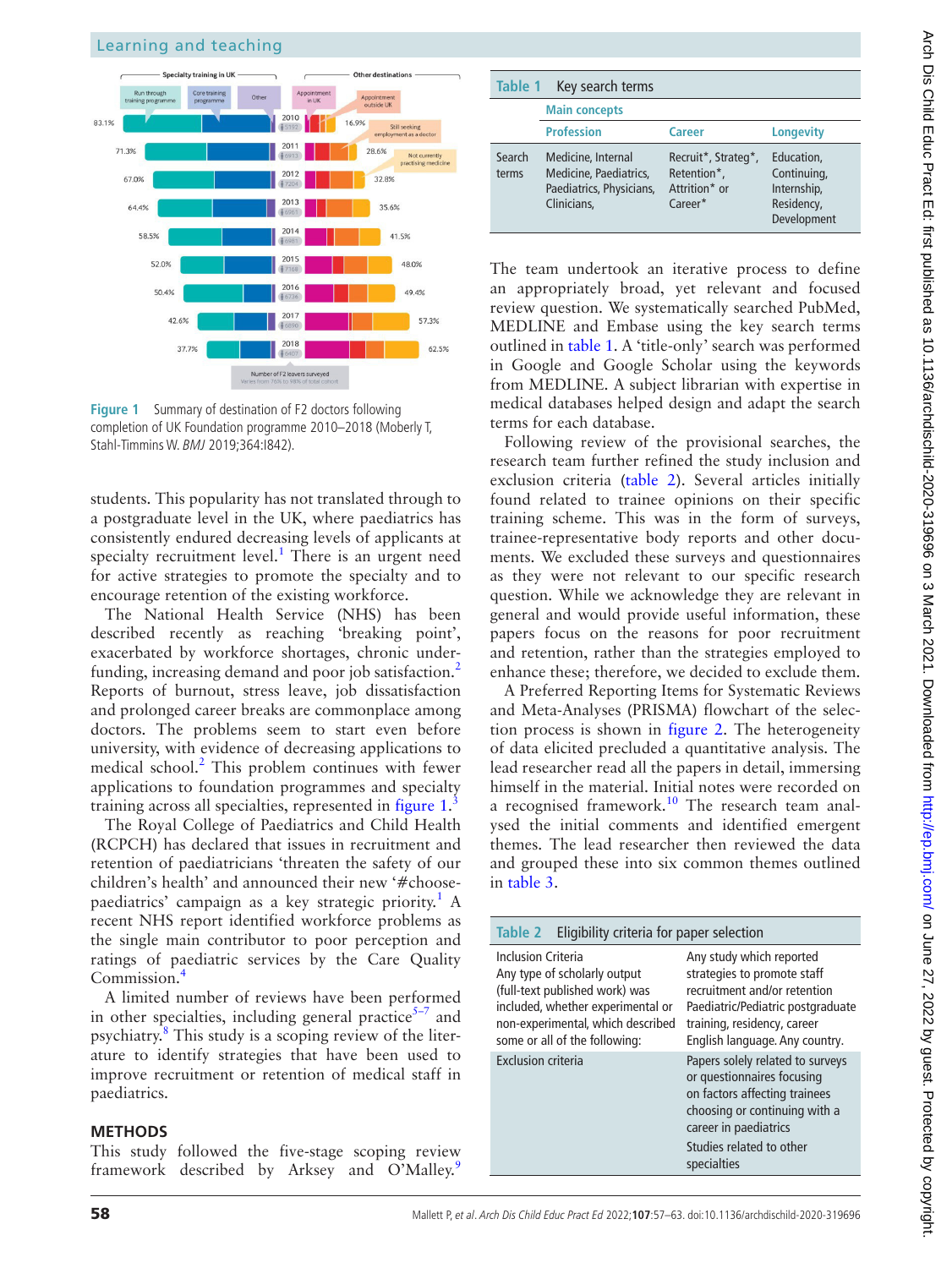

<span id="page-2-0"></span>**Figure 2** Flowchart of studies in the scoping review and reasons for exclusion.

## **RESULTS**

A total of 756 articles were retrieved. After title and abstract screening and removal of duplicates, 430 articles were retained for further analysis. A total of 392 articles were excluded: 354 were not relevant to the study question; 29 were not relevant to paediatrics; and nine were unavailable in English. Thirty-eight full-text articles were assessed by two reviewers for eligibility. Sixteen studies were included at full-text review for qualitative synthesis [\(figure](#page-2-0) 2).

Of the 16 articles, 9 were from the USA, 6 from the UK and 1 from Canada. Their publication dates range from 2008 to 2018. The set of 16 articles scrutinised in the scoping review are included in [table](#page-2-1) 3. The team used a qualitative approach to collate, summarise and present the results.

<span id="page-2-1"></span>**Table 3** Summary of final papers identified, and predominant themes elicited

| <b>Theme</b>                                                                  | <b>Authors</b>                                                                                                                          |  |  |  |
|-------------------------------------------------------------------------------|-----------------------------------------------------------------------------------------------------------------------------------------|--|--|--|
| Early advocacy of<br>paediatrics                                              | Admani, Shereck, Graham, Fromme, Jacob, Hanson,<br>Roberts <sup>12</sup> 16 22 31-34                                                    |  |  |  |
| Workforce diversity/<br>expansion                                             | Pachter, Spector, Fromme, RCPCH, BMA <sup>2 12 17 18 27 35</sup>                                                                        |  |  |  |
| Personal mentorship                                                           | Pachter, Umoren, Admani, Solomon, Graham, Fromme,<br>Jacob, RCPCH <sup>12</sup> 17 20 22 31 32 35 36                                    |  |  |  |
| Enhance working<br>conditions                                                 | Shortland, Fromme, Jacob, RCPCH, BMA <sup>2 12</sup> 18 22 23 35                                                                        |  |  |  |
| Career flexibility and<br>adaptability                                        | Umoren, Spector, Admami, Shereck, Solomon, Hanson,<br>Fromme, Jacob, RCPCH, BMA, Thomas <sup>2 12 16 18 20 22 27</sup><br>31 33 35 - 37 |  |  |  |
| Academic/educational<br>opportunities                                         | Pachter, Umoren, Shereck, Hanson, Graham, Jacob,<br>RCPCH, BMA <sup>2</sup> 16-18 20 22 32 33 35                                        |  |  |  |
| DMA Duitich Modical Accordation: DCDCU Dougl Colloge of Doodintuics and Child |                                                                                                                                         |  |  |  |

BMA, British Medical Association; RCPCH, Royal College of Paediatrics and Child Health.



**Figure 3** Paediatric pipeline for targeting recruitment and retention.

# <span id="page-2-2"></span>**DISCUSSION**

Our analysis identified six predominant themes as outlined in [table](#page-2-1) 3. When considering how this information could be used by paediatricians and policymakers, we contemplated presenting them according to a pipeline analogy used to promote recruitment in general practice.<sup>11</sup>

- Increasing the flow—relating to recruitment.
- *Plugging the gap*—relating to staff retention.

Our analysis of the evidence in paediatrics found this an oversimplification of a very complex issue. We therefore proposed a 'paediatric pipeline' outlined in [figure](#page-2-2) 3, allowing us to present the six themes in a pragmatic way.

## **Early advocacy**

Fromme and Fagan remarks that paediatrics has relied too heavily and for too long on its 'altruistic nature to entice idealistic medical students'.<sup>[12](#page-6-7)</sup> It suggests this approach has been too passive and non-compatible with healthy and sustainable recruitment. This message of continuous specialty promotion and active recruitment resonates through many of the final articles.

Increasing number of medical students (identify)

The Royal College of Physicians propose that in order to meet service requirements in the near future, the UK will need an additional 2480 medical students per year for the next five years. $13$  The RCPCH strongly support these recommendations in their recent workforce planning paper.<sup>114</sup>

Early exposure to paediatrics at an undergraduate level (engage)

Typically, paediatrics and child health is delivered at the latter part of the undergraduate syllabus. Fromme and Fagan suggests learning from traditional business models by incentivising paediatrics in three ways: 'creating a corporate brand, becoming competitive and creating a pipeline'.<sup>[12](#page-6-7)</sup> The authors suggest a redesign of the status quo and exposing undergraduate students to paediatrics at an early stage in their student careers, and that by creating a more longitudinal programme, this may potentially stimulate interest and aide recruitment.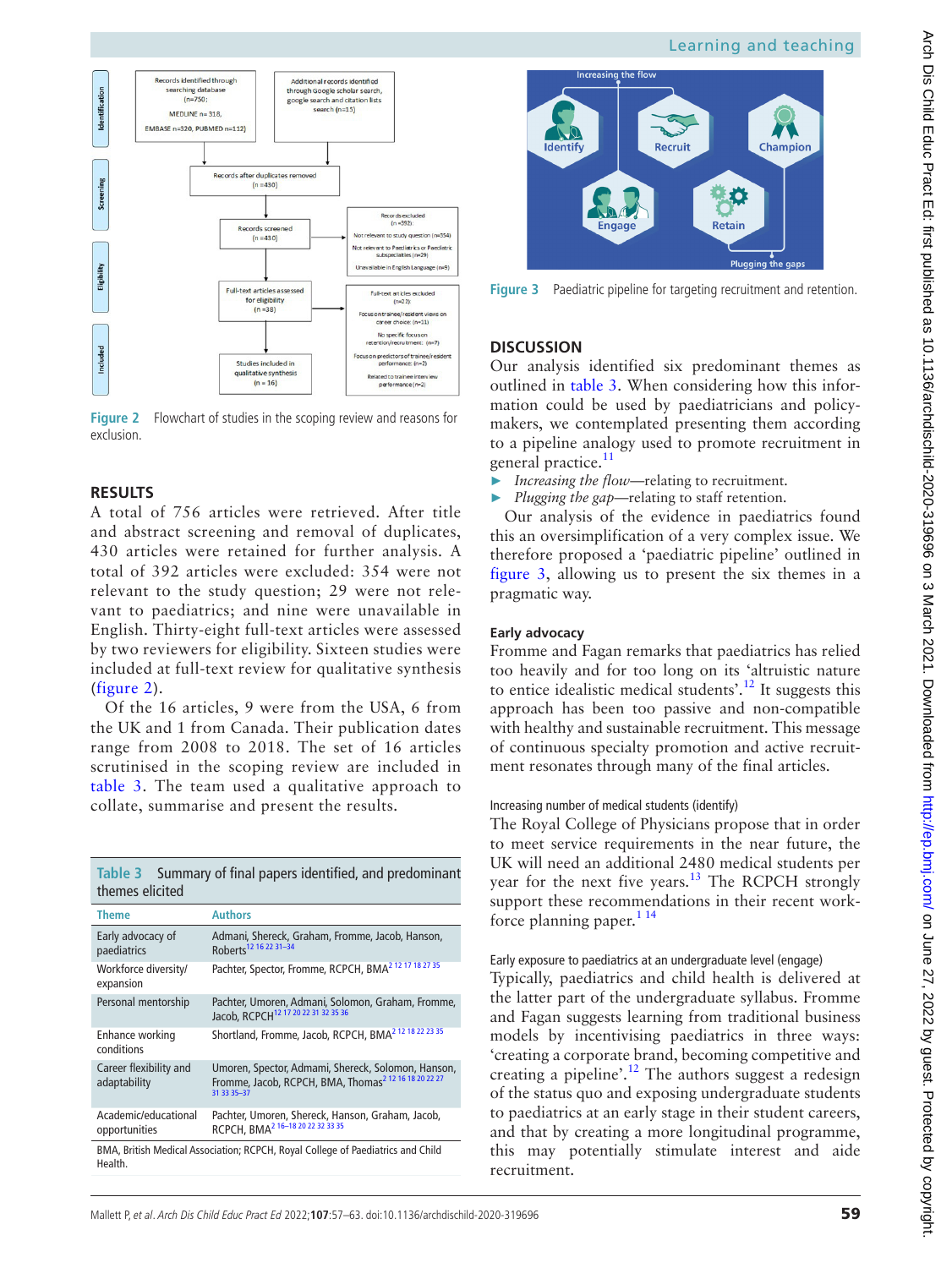Promotion and exposure at an early postgraduate stage (engage and recruit)

Currently in the UK, less than 10% of Foundation Year (FY) placements involve a paediatric rotation. This has significant implications on the number of trainees who gain exposure to the specialty.<sup>15</sup> Action should be taken to improve UK-wide access to FY1 paediatric placements.

In recent years, the recruitment rate of ST1 trainees has fallen to below 90%, meaning that unfilled training posts lead to rota gaps which perpetuate workforce pressures from the beginning of each clinical year.<sup>15</sup> In the USA, Shereck suggests that early exposure to their specialty at both undergraduate and postgraduate levels results in an increased interest in pursuing a career in paediatric haematology/oncology.<sup>[16](#page-6-10)</sup>

#### **Workforce diversity and expansion**

Under-represented minorities (identify, engage, recruit and champion) Pachter and Kodjo argue that a diverse workforce has a multitude of benefits, including healthcare provision as well as healthcare education.<sup>17</sup> Within the UK, significant ethnic and social class differences exist in healthcare education and healthcare practice. In 2011, only 4% of medical students came from low socioeconomic backgrounds. Between 2009 and 2011, half of all schools in the UK did not provide a single applicant to medicine.<sup>[18](#page-6-12)</sup> Reversing these trends, by widening participation and actively recruiting trainees is key to a diverse workforce. While there is currently a lack of evidence to support its impact on paediatric recruitment, the research team feels that by promoting an inclusive, representative and diverse membership body, this will have a positive influence on the wider perception of paediatrics, and ultimately, will serve its patients' better.

#### Use other healthcare professionals (identify, engage, recruit and champion)

Greater emphasis should be placed on expanding the roles of other healthcare professionals to work alongside doctors.[2 14](#page-5-1) Their varied skillset should be incorporated into clinical teams and used alongside and in collaboration with medical staff, with adequate support, supervision and autonomy. $^{14}$ 

#### **Personal mentorship**

#### Mentorship (engage, retain and champion)

Mentorship can be described as 'a person who gives a less experienced person help or advice over a period of time'.[19](#page-6-14) Umoren *et al* states that 'choosing a medical career is a complex process for any individual and multiple factors play a role'.<sup>20</sup> Of 34 potential factors, medical students reported having an 'exceptional role model' as the greatest impact on emotional development.<sup>[21](#page-6-16)</sup>

Pachter advocates a tiered membership scheme with junior and senior mentors playing different roles.<sup>[17](#page-6-11)</sup>

Jacob advocates redesign of the current supervisor arrangement in the UK paediatric training scheme. $^{22}$ [Figure](#page-3-0) 4 is an adapted model example suggested by the research team, which could be used more widely.

The proposed longevity in this suggested partnership enhances the opportunity to build a meaningful relationship and potentially offers a degree of detachment from the daily clinical activity, which again may enrich the relationship.

Importantly, reflections from trainees who have left paediatric training programmes cited improved pastoral support and access to personalised career advice as key areas for change that might help retain trainees.<sup>[22](#page-6-17)</sup>

#### **Enhance working conditions**

Although the underlying reasons are complex, the UK's NHS is under significant pressure. Doctors report an increasing workload, high levels of job dissatisfaction, increased propensity to retire early or a desire to relocate to work in a different healthcare setting. The total attrition rate for paediatric trainees leaving the specialty over the first three years of training has been reported as high as  $15\%$ .<sup>[23](#page-6-18)</sup> The factors contributing to such poor junior doctor morale nationally were categorised into four distinct themes and summarised in [figure](#page-4-0)  $5.^{24}$  $5.^{24}$  $5.^{24}$ 

#### Rota gaps/rota intensity (engage and retain)

The British Medical Association and the General Medical Council (GMC) have published surveys highlighting the significant negative impacts of rota gaps on trainee doctors.<sup>[2 25](#page-5-1)</sup> Many trainees report being put under considerable pressure to work longer shifts, cover extra shifts and/or cover extra wards. This leads to an increase in stress and sense of burnout. The GMC

# **Senior Mentors**

e.g. Consultant or Speciality doctor equivalent

- 'Big picture' issues
- Longer term career planning, academic interests, work-life balance, pastoral support.

# **Junior Mentors**

e.g. Paediatric Level 1 or 2 equivalent

- 'Daily work' issues
- e.g. interviews, exam preparation, work-life balance

<span id="page-3-0"></span>**Figure 4** Paediatric training mentorship model.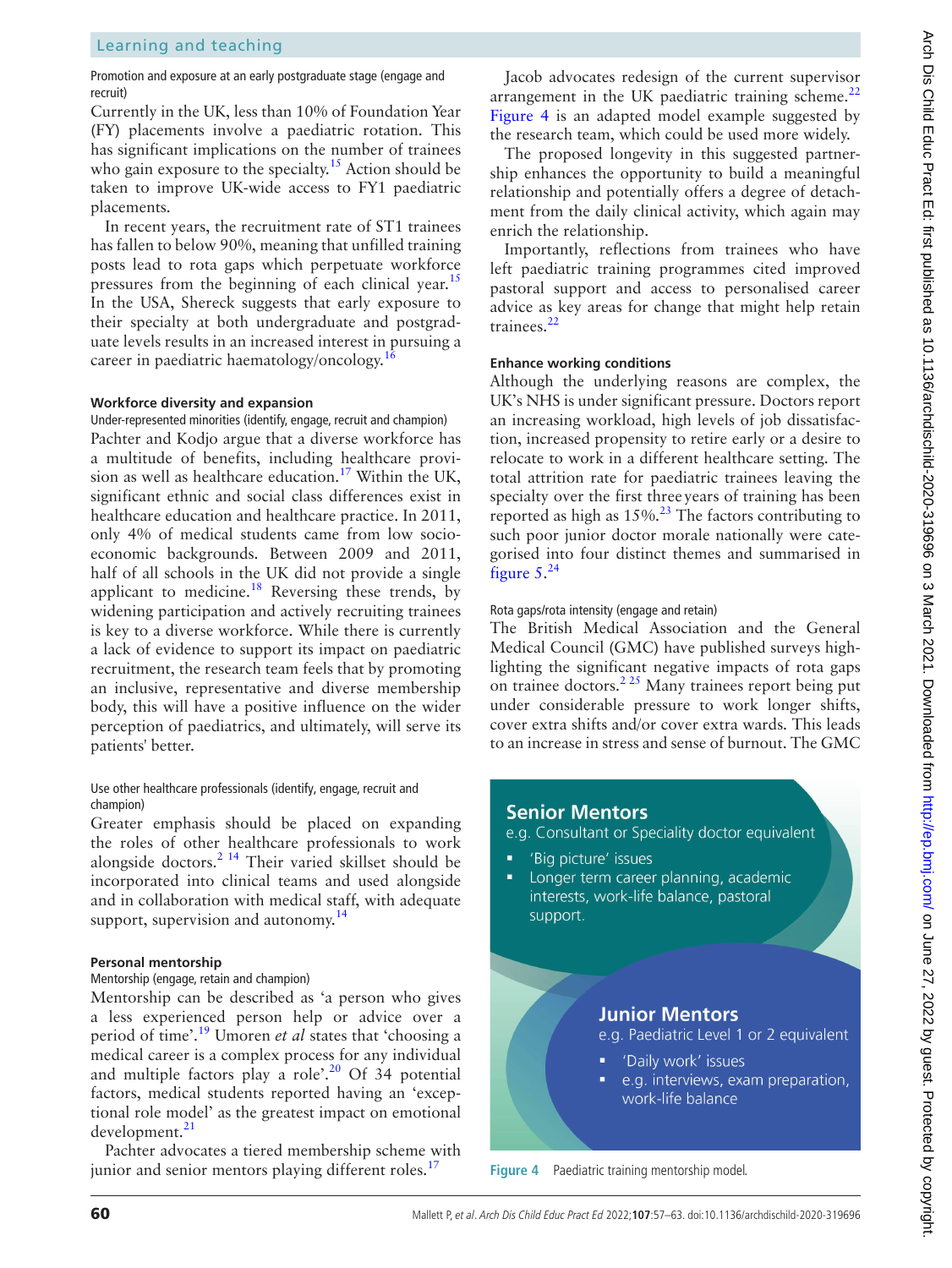

<span id="page-4-0"></span>**Figure 5** Themes contributing to poor junior doctor morale (Royal College of Physicians).

National Training survey 2018 revealed that paediatrics is one of the specialties with the greatest pressures and that 65% of trainees feel burnt out by their work.<sup>125</sup> Concerted collaborative and inclusive efforts between employers, training agencies and doctors are essential with consideration for self-rostering or other novel rota approaches required.

## Employer relationship (retain and champion)

There is a widely-reported disconnect between junior doctors and their employers within the NHS. Many report not feeling valued, being dehumanised and being placed under excessive workload demands.<sup>[24](#page-6-19)</sup> This is reflected in paediatrics by the high rates of trainee burnout and dissatisfaction.<sup>1 25</sup> Healthcare organisations have a responsibility to look after the well-being of their employees. Flexibility around annual leave requirements, e-rostering, protected study leave allocation, shared parental and carer leaves have all been suggested as means of improving relations and developing a more cohesive relationship.<sup>2</sup> Work has begun within some areas of the NHS to explore the concept of 'exit interviews', developing a targeted forum to engage with staff who have recently or who are strongly considered leaving their NHS post. $^{26}$  $^{26}$  $^{26}$  This

will be carried out to further explore and understand their reasons and can potentially help employers and medical training organisations develop targeted interventions to enhance retention.

# **Career flexibility/adaptability**

Flexible working arrangements (engage, retain and champion)

Spector *et al*'s work on generational influences on the paediatric workforce is a welcome reminder of the evolving dynamic of attitudes and values in the 21st century.[27](#page-6-21) There are currently four generations represented in the paediatric workforce, each with varying values and characteristics attributed to them ([table](#page-4-1) 4).

With an increasing number of clinicians born in the 'millennial era', there is a greater emphasis on 'lifework' balance, collaboration, and less inclination to 'live to work'. Equally, there is a greater tendency among paediatricians in the USA to work part-time, seen in both men and women. Due to generational differences and values, the workplace of the future must be more flexible to facilitate career satisfaction, as well as adequately equipping the workforce and broader medical system.<sup>17</sup>

The *Shape of Training* report published in 2017 was a large national independent review exploring the UK postgraduate medical training[.28](#page-6-22) The RCPCH has responded to its recommendations by advocating redesign of their current training scheme and committing to introduce a new two-level 'run-through' specialty training programme in 2022. This redesign has been branded as being 'flexible, fulfilling and fit-for-purpose.['1](#page-5-0)

# Personal approach to training (engage and champion)

It is important for healthcare organisations and employers to better understand how doctors choose their career paths, both in terms of specialty and geographical location.<sup>[2](#page-5-1)</sup> It is vital that committed investments are made to these areas to ensure that training places remain of high quality and educational value and that personal and family circumstances are considered at an individual level where possible.

## **Enhance academic/educational opportunities**

An important quality indicator for training programmes is ease of access to education and academic opportunities.<sup>22</sup> While this raises challenging staffing issues in many hospitals, it is vital for healthcare organisations to appreciate that the provision of a high standard of healthcare

<span id="page-4-1"></span>

| Generational values and attributes (Spector et $al^{27}$ )<br>Table 4 |                          |                     |                     |                                 |  |  |  |
|-----------------------------------------------------------------------|--------------------------|---------------------|---------------------|---------------------------------|--|--|--|
|                                                                       | <b>Silent generation</b> | <b>Baby boomers</b> | <b>Generation X</b> | <b>Millennials</b>              |  |  |  |
| <b>Born</b>                                                           | 1920-1940                | 1941-1960           | 1961-1981           | 1981-2000                       |  |  |  |
| Values and attributes                                                 | Hard work                | Personal growth     | Pragmatic           | Work-life balance               |  |  |  |
|                                                                       | Respect for authority    | Power               | Working to live     | Collaboration                   |  |  |  |
|                                                                       | Living to work           | Consensus building  | Work-life balance   | Social networking               |  |  |  |
|                                                                       | Delayed rewards          | Optimism            | Self-reliance       | Respect for their contributions |  |  |  |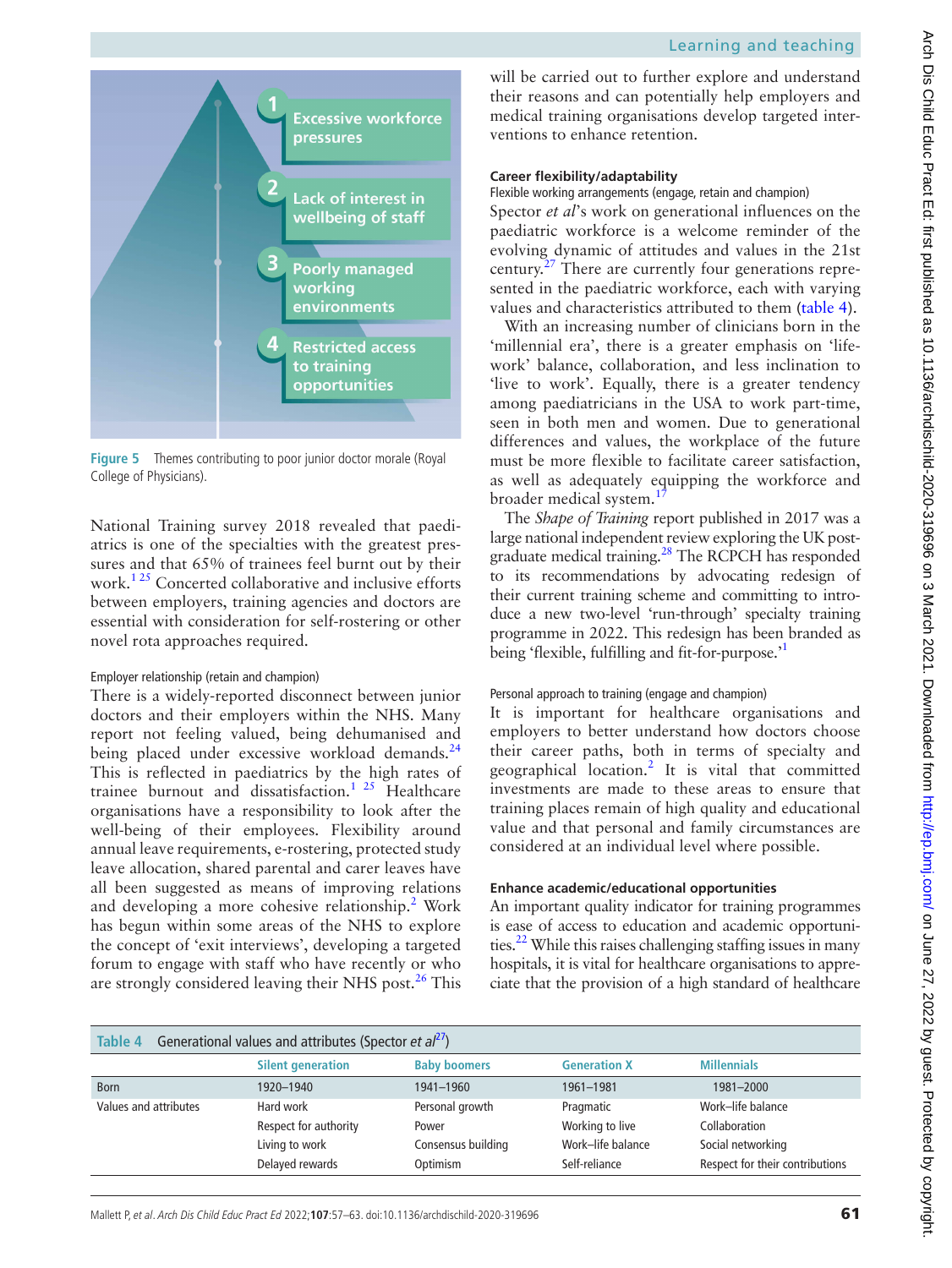requires empowering trainees to access educational and professional development opportunities.

Expand academic opportunities (identify, engage, retain and champion) There is a shortage of clinical academic posts across medical schools and universities in the UK. $^{29}$  $^{29}$  $^{29}$ Medical schools have cited difficulties in attracting and recruiting academic staff, an issue that could be further propagated if there are ongoing difficulties for international academics living and working in UK following the UK's recent exit from the Euro-pean Union.<sup>[2](#page-5-1)</sup> The total number of paediatric clinical academic consultant posts within the NHS has decreased by 8% between 2000 and 2016.<sup>29</sup> Doctors in academia typically have long career spans and are often involved in research, teaching and training into their retirement years. Further efforts should be made to understand why current trainees are deterred from academic careers, and greater attempts should be made to promote an academic or part-academic career path.

#### Promote flexible training pathways (engage, retain and champion)

Within many training programmes in the UK, there are relatively rigid requirements that must be met, for trainees to gain access to a period out-of-programme. Options include time out for experience, research, training or a career break. While it may seem counterintuitive to permit more flexibility in this area from an immediate workforce point of view, employers must allow trainees greater flexibility in the design of the career pathway and help in the adaptation of each programme to their own personal and professional needs. This may help trainee perception of the training programme and their employers, and may positively contribute to retention.

## **Limitations**

In accordance with established scoping review guidance, the search strategy was well considered, focused and incorporated both the published and unpublished literature. Scoping reviews are designed to provide an overview of the existing evidence base regardless of quality.<sup>[30](#page-6-24)</sup> For that reason, unlike in systematic reviews, a formal assessment of methodological quality of the included studies was not performed.

One limitation is that all of the included studies originated from high-income countries comprising of the UK, USA and Canada. Equally, a small number of articles were unavailable in English language. While this may limit generalisability to other countries with varied health and education systems, the principles behind the methods may be transferable.

Studies without a defined strategy or intervention were excluded. This may have limited the search, but we aimed to evaluate specific approaches.

# **CONCLUSIONS**

This is the first known scoping review to evaluate strategies employed to enhance recruitment and retention in paediatrics.

- ► This review identified six themes based on limited evidence to inform paediatricians and policymakers on specific strategies to promote recruitment and retention within the specialty.
	- Early advocacy, workforce diversity, mentorship, working conditions, career flexibility and education.
- We propose that these themes should be embedded within a 'paediatric pipeline' to allow a strategic approach to this problem— *identify*, *engage*, *recruit*, *retain* and *champion*.
- A multiagency collaborative approach is required urgently to address specific recruitment and retention challenges in paediatrics.

**Twitter** Peter Mallett [@SimEdRBHSC](https://twitter.com/SimEdRBHSC) and Andrew Thompson [@No twitter](https://twitter.com/No twitter)

**Acknowledgements** I dedicate this work to all who have struggled with decisions about their career paths in medicine and other healthcare professions, from the most junior of medical student to the most senior medical consultant or nurse. To those who have decided not to join or stay in paediatrics and especially to those who are just 'hanging in there', I hope this body of work can in some way promote a better future. This is a modified and summarised version of my dissertation obtained as part of a Master's Degree in Clinical Education from the School of Medicine, Dentistry & Biomedical Sciences,Queens University, Belfast. I would like to acknowledge the contributions from the consultant team of medical staffing in the Royal Belfast Hospital for Sick Children, Queens University Belfast and Northern Ireland Medical and Dental Training Agency. I would particularly like to thank Mr Richard Fallis (Subject Librarian at QUB Medical Library) for his expert advice and assistance. I would also like to thank my friend & academic scholar Dr. Gareth Robinson (PhD) for his help in tackling the world of literature reviews and critical analysis. I would also like to thank Joseph Kelly from Medical Illustrations department in the Royal Victoria Hospital for assistance with graphics. Finally, I would like to thank my wife Jane and daughter Niamh for their patience throughout this seemingly never-ending journey over the last few years and also dedicate this publication to our newly arrived daughter Catherine.

**Contributors** PM, AT and TB conceived, designed and developed the research project. All were members of the research team and were involved throughout the process. PM undertook the scoping review as part of his final dissertation for Masters in Clinical Education through Queens University of Belfast. AT and TB reviewed throughout. TB was academic supervisor for Masters project. PM, AT and TB were involved in draft, revision and final submission of this piece.

**Funding** The authors have not declared a specific grant for this research from any funding agency in the public, commercial or not-for-profit sectors.

**Competing interests** None declared.

**Patient consent for publication** Not required.

**Provenance and peer review** Not commissioned; externally peer reviewed.

**Data availability statement** All data relevant to the study are included in the article or uploaded as supplementary information. Not applicable.

#### **ORCID iD**

Peter Mallett <http://orcid.org/0000-0003-2634-7785>

## **REFERENCES**

- <span id="page-5-0"></span>1 Royal College of Paediatrics & Child Health. Workforce briefing- winter 2018 (2018a). Available: [https://www.rcpch.ac.](https://www.rcpch.ac.uk/resources/workforce-briefing-winter-2018) [uk/resources/workforce-briefing-winter-2018](https://www.rcpch.ac.uk/resources/workforce-briefing-winter-2018) [Accessed 22 Dec 2018].
- <span id="page-5-1"></span>2 British Medical Association. The state of pre and post-graduate medical recruitment in England, 2017. Available: [https://](https://swsenate.nhs.uk/wp-content/uploads/2018/04/State-of-medical-recruitment-sept-2017.pdf) [swsenate.nhs.uk/wp-content/uploads/2018/04/State-of-medical](https://swsenate.nhs.uk/wp-content/uploads/2018/04/State-of-medical-recruitment-sept-2017.pdf)[recruitment-sept-2017.pdf](https://swsenate.nhs.uk/wp-content/uploads/2018/04/State-of-medical-recruitment-sept-2017.pdf) [Accessed 12 Jan 2019].